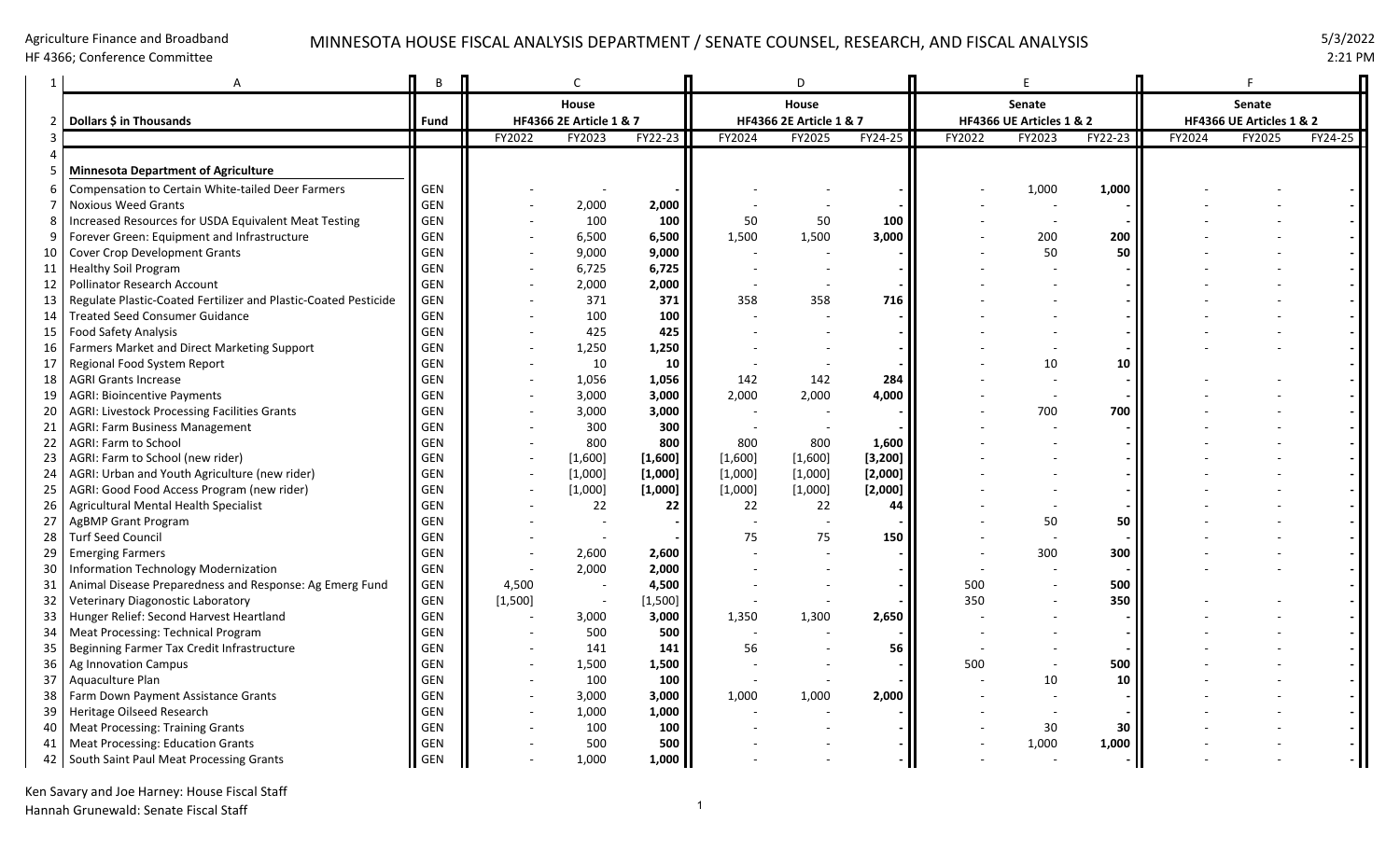#### Agriculture Finance and Broadband

HF 4366; Conference Committee

# MINNESOTA HOUSE FISCAL ANALYSIS DEPARTMENT / SENATE COUNSEL, RESEARCH, AND FISCAL ANALYSIS 5/3/2022

2:21 PM

|          |                                                                                  | B                        |        | C                       |              |                          | D                        |          |                            |                                 |          |                          |                          |         |  |
|----------|----------------------------------------------------------------------------------|--------------------------|--------|-------------------------|--------------|--------------------------|--------------------------|----------|----------------------------|---------------------------------|----------|--------------------------|--------------------------|---------|--|
|          |                                                                                  |                          |        | House                   |              |                          | House                    |          |                            | Senate                          |          | Senate                   |                          |         |  |
| 2        | Dollars \$ in Thousands                                                          | <b>Fund</b>              |        | HF4366 2E Article 1 & 7 |              |                          | HF4366 2E Article 1 & 7  |          |                            | HF4366 UE Articles 1 & 2        |          |                          | HF4366 UE Articles 1 & 2 |         |  |
| 3        |                                                                                  |                          | FY2022 | FY2023                  | FY22-23      | FY2024                   | FY2025                   | FY24-25  | FY2022                     | FY2023                          | FY22-23  | FY2024                   | FY2025                   | FY24-25 |  |
| 43       | Food Handler and Vending Machine Fee Dedication                                  | <b>GEN</b>               |        | (3,600)                 | (3,600)      | (3,600)                  | (3,600)                  | (7, 200) | $\overline{\phantom{a}}$   | $\overline{\phantom{a}}$        |          | $\overline{\phantom{a}}$ | $\overline{\phantom{a}}$ |         |  |
| 55       | Minnesota Department of Agriculture: TOTAL GF                                    | <b>GEN</b>               | 4.500  | 48,500                  | 53,000       | 3,753                    | 3,647                    | 7,400    | 1,350                      | 3,350                           | 4,700    |                          |                          |         |  |
| 56       |                                                                                  |                          |        |                         |              |                          |                          |          |                            |                                 |          |                          |                          |         |  |
| 61<br>62 | <b>Agricultural Utilization Research Institute: AURI</b>                         |                          |        |                         |              |                          |                          |          |                            |                                 |          |                          |                          |         |  |
|          |                                                                                  |                          |        |                         |              |                          |                          |          |                            |                                 |          |                          |                          |         |  |
| 63       | Facilities Infrastructure                                                        | <b>GEN</b>               |        | 2,000                   | 2,000        |                          |                          |          |                            |                                 |          |                          |                          |         |  |
| 64       | Lab Equipment<br><b>COLA Adjustment</b>                                          | <b>GEN</b><br><b>GEN</b> | 200    | 1,000<br>200            | 1,000<br>400 | 200                      | 200                      | 400      |                            | 300<br>$\overline{\phantom{a}}$ | 300      |                          |                          |         |  |
| 65       | Agriculture Utilization Research Institute: AURI TOTAL GF                        | GEN                      | 200    | 3,200                   | 3,400        | 200                      | 200                      | 400      |                            | 300                             | 300      |                          |                          |         |  |
| 66<br>67 |                                                                                  |                          |        |                         |              |                          |                          |          |                            |                                 |          |                          |                          |         |  |
| 68       | Agriculture Finance: TOTAL GF Expenditures                                       | GEN                      | 4,700  | 51,700                  | 56,400       | 3,953                    | 3,847                    | 7,800    | 1,350                      | 3,650                           | 5,000    | $\overline{\phantom{a}}$ |                          |         |  |
| 69       |                                                                                  |                          |        |                         |              |                          |                          |          |                            |                                 |          |                          |                          |         |  |
| 70       | <b>DEED Office of Broadband</b>                                                  | <b>GEN</b>               |        |                         |              |                          |                          |          |                            |                                 |          |                          |                          |         |  |
| 71       | <b>Broadband Development</b>                                                     | GEN                      |        | 25,000                  | 25,000       |                          |                          |          |                            |                                 |          |                          |                          |         |  |
| 72       | DEED Office of Broadband: TOTAL GF                                               | <b>GEN</b>               |        | 25,000                  | 25,000       | $\overline{\phantom{a}}$ | $\overline{\phantom{a}}$ |          |                            |                                 |          |                          |                          |         |  |
| 73       |                                                                                  |                          |        |                         |              |                          |                          |          |                            |                                 |          |                          |                          |         |  |
| 74       | Ag Finance and Broadband: TOTAL GF Expenditures                                  | <b>GEN</b>               | 4,700  | 76,700                  | 81,400       | 3,953                    | 3,847                    | 7,800    | 1,350                      | 3,650                           | 5,000    |                          |                          |         |  |
| 75       |                                                                                  |                          |        |                         |              |                          |                          |          |                            |                                 |          |                          |                          |         |  |
| 76       | General Fund Revenue Adjustments                                                 | <b>GEN</b>               |        | (3,600)                 | (3,600)      | (3,600)                  | (3,600)                  | (7, 200) |                            |                                 |          |                          |                          |         |  |
| 77       |                                                                                  |                          |        |                         |              |                          |                          |          |                            |                                 |          |                          |                          |         |  |
| 78       | Agriculture Finance & Broadband: TOTAL GF NET Impact                             | <b>GEN</b>               | 4,700  | 80,300                  | 85,000       | 7,553                    | 7,447                    | 15,000   | 1,350                      | 3,650                           | 5,000    |                          |                          |         |  |
| 79       |                                                                                  |                          |        |                         |              |                          |                          |          |                            |                                 |          |                          |                          |         |  |
| 80       |                                                                                  |                          |        |                         |              |                          |                          |          |                            |                                 |          |                          |                          |         |  |
| 81       | DEED Office of Brodaband                                                         |                          |        |                         |              |                          |                          |          |                            |                                 |          |                          |                          |         |  |
| 82       | Non General Fund Expenditures                                                    |                          |        |                         |              |                          |                          |          |                            |                                 |          |                          |                          |         |  |
| 83       | <b>Broadband Development</b><br>Broadband Development: ARP Capital Projects Fund | <b>SR</b><br>FED         |        | 25,000                  | 25,000       |                          |                          |          |                            | 110,703                         | 110,703  |                          |                          |         |  |
| 84<br>85 | Broadband Development: IIJA funds                                                | FED                      |        |                         |              |                          |                          |          | [at least 100M; total tbd] |                                 | [tbd]    |                          |                          |         |  |
| 86       | Lower Population Density Pilot Program                                           | FED                      |        |                         |              |                          |                          |          |                            | [15,000]                        | [15,000] |                          |                          |         |  |
| 87       | <b>Broadband Line Extension Program</b>                                          | FED                      |        |                         |              |                          |                          |          |                            | [15,000]                        | [15,000] |                          |                          |         |  |
| 88       | Mapping                                                                          | FED                      |        |                         |              |                          |                          |          |                            | [15,000]                        | [15,000] |                          |                          |         |  |
| 89       | DEED Office of Broadband Non General Fund Total                                  |                          |        | 25,000                  | 25,000       |                          |                          |          |                            | 110,703                         | 110,703  |                          |                          |         |  |
| 90       |                                                                                  |                          |        |                         |              |                          |                          |          |                            |                                 |          |                          |                          |         |  |
| 91       | Minnesota Department of Agriculture                                              |                          |        |                         |              |                          |                          |          |                            |                                 |          |                          |                          |         |  |
| 92       | Non General Fund Expenditures                                                    |                          |        |                         |              |                          |                          |          |                            |                                 |          |                          |                          |         |  |
| 93       | Animal Disease Preparedness and Response: Ag Emerg Fund                          | AG                       | 4,500  |                         | 4,500        |                          |                          |          | 500                        |                                 | 500      |                          |                          |         |  |
| 94       | Ag BMP Eligibility Expansion                                                     | <b>RFA</b>               |        |                         | 8            |                          |                          |          |                            |                                 |          |                          |                          |         |  |
|          | 95   Pollinator Research Account                                                 | $\prod$ AG               |        | 2,000                   | 2,000        |                          |                          |          |                            |                                 |          |                          |                          |         |  |

Ken Savary and Joe Harney: House Fiscal Staff Hannah Grunewald: Senate Fiscal Staff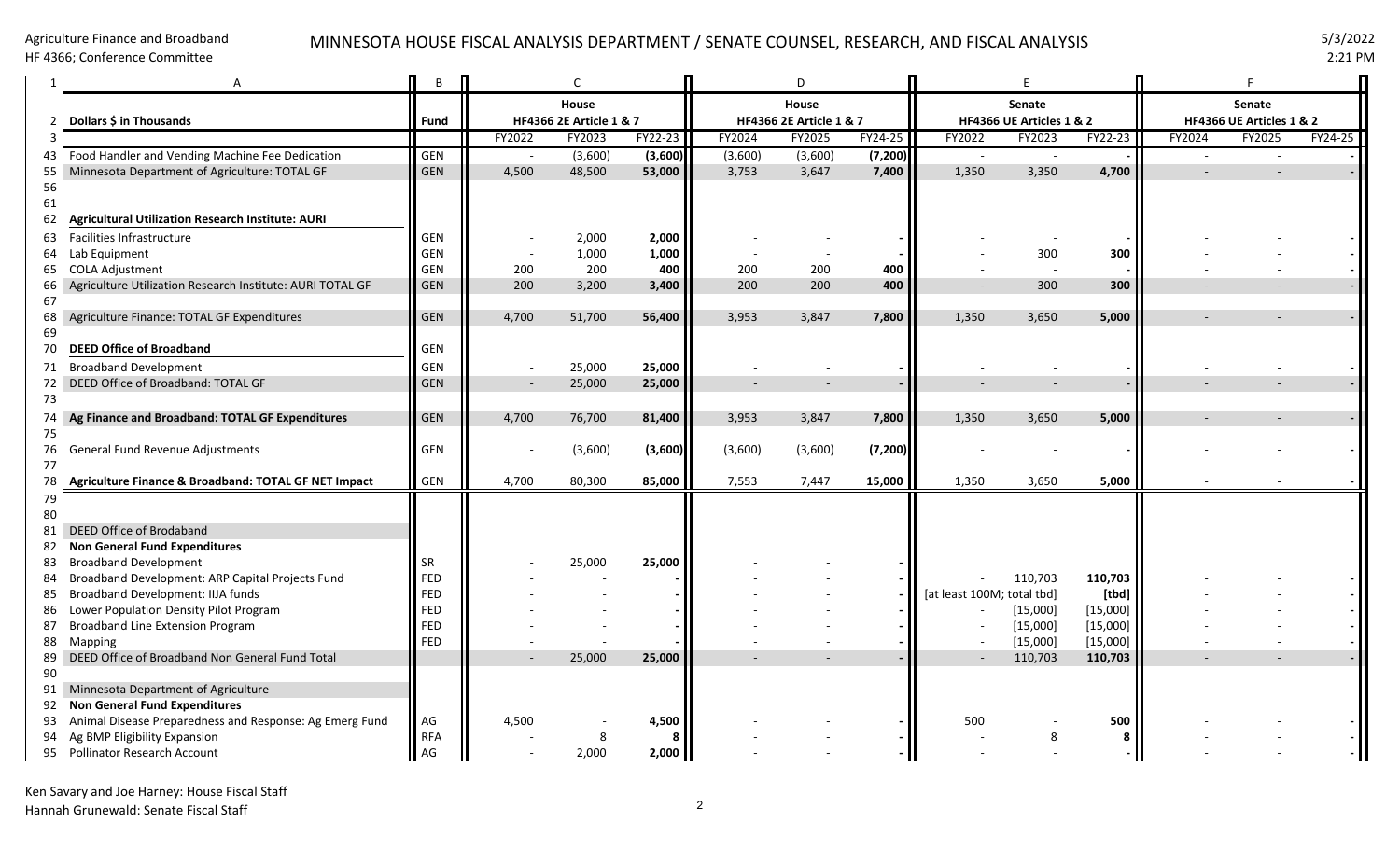### Agriculture Finance and Broadband

HF 4366; Conference Committee

## MINNESOTA HOUSE FISCAL ANALYSIS DEPARTMENT / SENATE COUNSEL, RESEARCH, AND FISCAL ANALYSIS 5/3/2022

2:21 PM

|     |                                                         | В          |         |                                    |          |         | D                                  |          |        |                          |         |                          |                |         |  |
|-----|---------------------------------------------------------|------------|---------|------------------------------------|----------|---------|------------------------------------|----------|--------|--------------------------|---------|--------------------------|----------------|---------|--|
|     |                                                         |            |         | House                              |          |         | House                              |          |        | Senate                   |         | Senate                   |                |         |  |
|     | Dollars \$ in Thousands                                 | Fund       |         | <b>HF4366 2E Article 1 &amp; 7</b> |          |         | <b>HF4366 2E Article 1 &amp; 7</b> |          |        | HF4366 UE Articles 1 & 2 |         | HF4366 UE Articles 1 & 2 |                |         |  |
|     |                                                         |            | FY2022  | FY2023                             | FY22-23  | FY2024  | FY2025                             | FY24-25  | FY2022 | FY2023                   | FY22-23 | FY2024                   | FY2025         | FY24-25 |  |
|     | <b>Noxious Weed Grants</b>                              | AG         |         | 2,000                              | 2,000    |         | $\overline{\phantom{a}}$           |          |        |                          |         |                          |                |         |  |
|     | Food Handler and Vending Machine Dedication             | AG         |         | 3,600                              | 3,600    | 3,600   | 3,600                              | 7,200    |        |                          |         |                          |                |         |  |
| 99  | Non General Fund Expenditures: TOTAL                    |            | 4,500   | 7,608                              | 12,108   | 3,600   | 3,600                              | 7,200    | 500    | $\mathbf{8}$             | 508     |                          |                |         |  |
| 100 |                                                         |            |         |                                    |          |         |                                    |          |        |                          |         |                          |                |         |  |
| 101 | Transfer: OUT                                           |            |         |                                    |          |         |                                    |          |        |                          |         |                          |                |         |  |
|     | Animal Disease Preparedness and Response: Ag Emerg Fund | <b>GEN</b> | (4,500) |                                    | (4,500)  |         |                                    |          | (500)  |                          | (500)   |                          |                |         |  |
| 103 | <b>Pollinator Research Account</b>                      | <b>GEN</b> |         | (2,000)                            | (2,000)  |         |                                    |          |        |                          |         |                          |                |         |  |
|     | <b>Noxious Weed Grants</b>                              | GEN        |         | (2,000)                            | (2,000)  |         |                                    |          |        |                          |         |                          |                |         |  |
|     | 105 Broadband Development                               | GEN        |         | (25,000)                           | (25,000) |         |                                    |          |        |                          |         |                          |                |         |  |
| 107 | Transfer: OUT TOTAL                                     |            | (4,500) | (29,000)                           | (33,500) |         |                                    |          | (500)  |                          | (500)   |                          |                |         |  |
| 108 |                                                         |            |         |                                    |          |         |                                    |          |        |                          |         |                          |                |         |  |
| 109 | <b>Transfer: IN</b>                                     |            |         |                                    |          |         |                                    |          |        |                          |         |                          |                |         |  |
| 110 | Animal Disease Preparedness and Response: Ag Emerg Fund | AG         | 4,500   |                                    | 4,500    |         |                                    |          | 500    |                          | 500     |                          |                |         |  |
| 111 | <b>Pollinator Research Account</b>                      | AG         |         | 2,000                              | 2,000    |         |                                    |          |        |                          |         |                          |                |         |  |
| 112 | <b>Noxious Weed Grants</b>                              | AG         |         | 2,000                              | 2,000    |         |                                    |          |        |                          |         |                          |                |         |  |
| 113 | <b>Broadband Development</b>                            | <b>SR</b>  |         | 25,000                             | 25,000   |         |                                    |          |        |                          |         |                          |                |         |  |
|     | 115 Transfer: IN TOTAL                                  |            | 4,500   | 29,000                             | 33,500   |         |                                    |          | 500    |                          | 500     |                          |                |         |  |
| 116 |                                                         |            |         |                                    |          |         |                                    |          |        |                          |         |                          |                |         |  |
| 117 | <b>Revenue Adjustments</b>                              |            |         |                                    |          |         |                                    |          |        |                          |         |                          |                |         |  |
| 118 |                                                         |            |         |                                    |          |         |                                    |          |        |                          |         |                          |                |         |  |
|     | 119   Food Handler and Vending Machine Dedication       | AG         |         | 3,600                              | 3,600    | 3,600   | 3,600                              | 7,200    |        |                          |         |                          |                |         |  |
|     | 121 Revenue Adjustments: TOTAL                          | AG         |         | 3,600                              | 3,600    | 3,600   | 3,600                              | 7,200    |        |                          |         |                          | $\overline{a}$ |         |  |
| 122 |                                                         |            |         |                                    |          |         |                                    |          |        |                          |         |                          |                |         |  |
|     | 123 Revenue Adjustments: General Fund                   |            |         |                                    |          |         |                                    |          |        |                          |         |                          |                |         |  |
|     | 124   Food Handler and Vending Machine Dedication       | <b>GEN</b> |         | (3,600)                            | (3,600)  | (3,600) | (3,600)                            | (7, 200) |        |                          |         |                          |                |         |  |
| 125 |                                                         |            |         |                                    |          |         |                                    |          |        |                          |         |                          |                |         |  |
|     | 126   NET Loan Activity: Non General Fund               |            |         |                                    |          |         |                                    |          |        |                          |         |                          |                |         |  |
|     | 127   Ag BMP Eligibility Expansion                      | RFA        |         |                                    |          |         |                                    |          |        |                          |         |                          |                |         |  |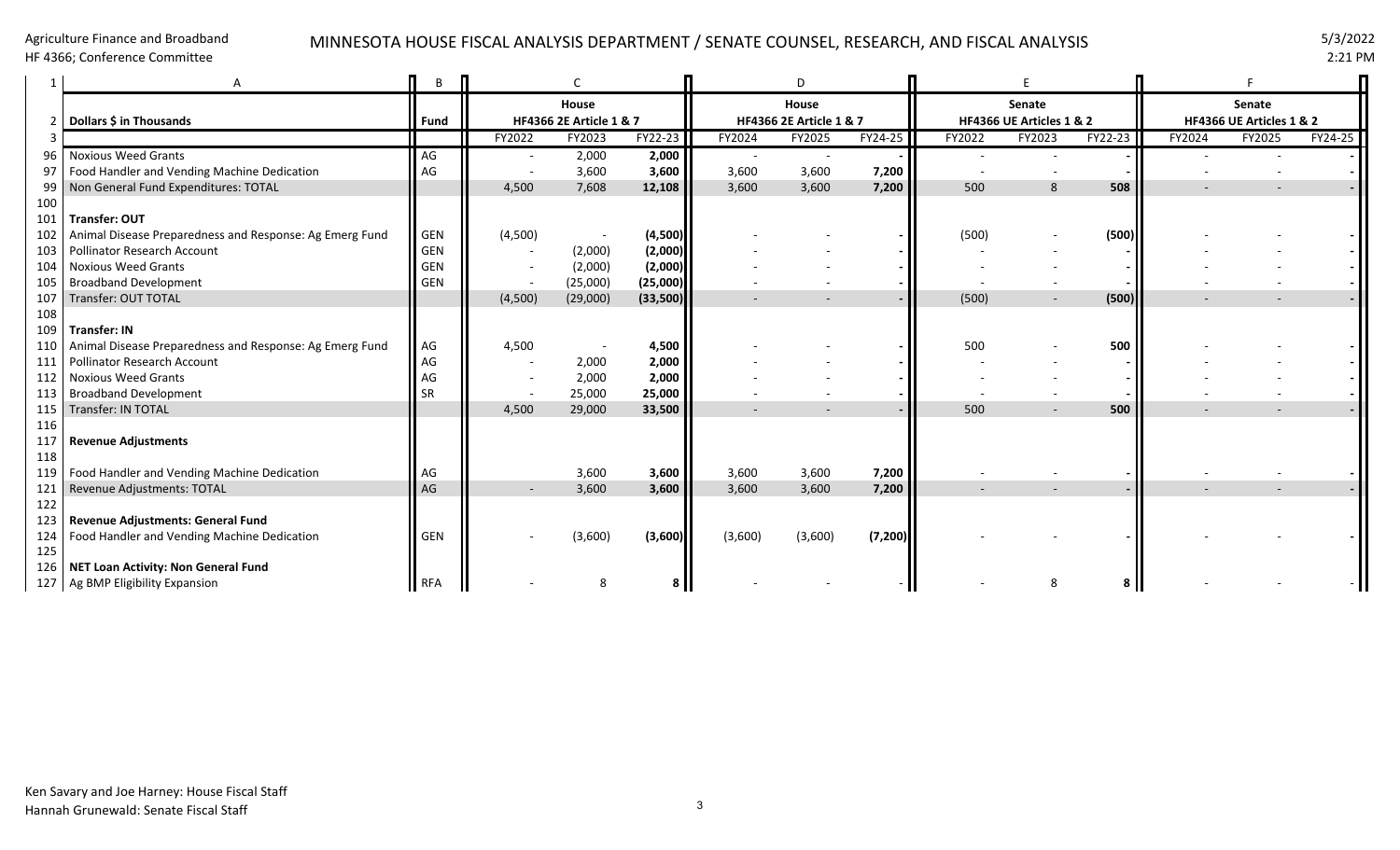### **2022 Housing Supplemental Budget;**

 **HF4366 House and Senate Comparison** (all amounts in 000's) General Fund

| an ambanto in occiono chann |                                                         |         |                          |                 |          |                                |                          |          |                                       |                    |                          |         |                                |            |                    |                          |         |          |           |
|-----------------------------|---------------------------------------------------------|---------|--------------------------|-----------------|----------|--------------------------------|--------------------------|----------|---------------------------------------|--------------------|--------------------------|---------|--------------------------------|------------|--------------------|--------------------------|---------|----------|-----------|
|                             |                                                         |         | <b>House (HF4366)</b>    |                 | House -  | <b>House (HF4366)</b>          |                          |          | House -                               | Senate (UE HF4366) |                          |         |                                |            | Senate (UE HF4366) |                          |         |          |           |
|                             | <b>Art 3 - Housing Appropriations</b>                   |         |                          |                 |          |                                |                          |          |                                       |                    |                          |         |                                |            |                    |                          |         |          |           |
|                             |                                                         |         |                          |                 |          | Art 3 - Housing Appropriations |                          |          | <b>Art 5 - Housing Appropriations</b> |                    | Sen -                    | Sen -   | Art 5 - Housing Appropriations |            |                    | Sen -                    | Sen -   |          |           |
|                             |                                                         |         | FY 2022 FY 2023 2022-23  |                 | Forecast | FY 2024                        | FY 2025 2024-25          |          | Forecast                              | FY 2022            | FY 2023 2022-23          |         | Forecast                       | House      |                    | FY 2024 FY 2025 2024-25  |         | Forecast | House     |
|                             |                                                         |         |                          |                 |          |                                |                          |          |                                       |                    |                          |         |                                |            |                    |                          |         |          |           |
|                             | <b>HOUSING FINANCE AGENCY</b>                           |         |                          |                 |          |                                |                          |          |                                       |                    |                          |         |                                |            |                    |                          |         |          |           |
|                             |                                                         |         |                          |                 |          |                                |                          |          |                                       |                    |                          |         |                                |            |                    |                          |         |          |           |
|                             |                                                         |         |                          |                 |          |                                |                          |          |                                       |                    |                          |         |                                |            |                    |                          |         |          |           |
|                             |                                                         |         |                          |                 |          |                                |                          |          |                                       |                    |                          |         |                                |            |                    |                          |         |          |           |
|                             | <b>General Fund Programs</b>                            |         |                          |                 |          |                                |                          |          |                                       |                    |                          |         |                                |            |                    |                          |         |          |           |
| 10                          | Economic Development & Housing Challenge Program        | 15,725  | 32,925                   | 48,650          | 20,000   | 30,042                         | 30,042                   | 60,084   | 34,234                                | 15,725             | 12,925                   | 28,650  |                                | (20,000)   | 12,925             | 12,925                   | 25,850  |          | (34, 234) |
| 11                          | Workforce Housing Development Program                   | 2,000   | 2,000                    | 4,000           |          | 2,000                          | 2,000                    | 4,000    |                                       | 2,000              | 2,000                    | 4,000   |                                |            | 2,000              | 2,000                    | 4,000   |          |           |
| 12                          | Manufactured Home Park Infrastructure Grants            | 2,750   | 1,000                    | 3,750           | $\sim$   | 1,000                          | 1,000                    | 2,000    |                                       | 2,750              | 1,000                    | 3,750   |                                |            | 1,000              | 1,000                    | 2,000   |          |           |
| 13                          | Workforce Homeownership Program                         | 3,500   | 250                      | 3,750           |          | 250                            | 250                      | 500      |                                       | 3,500              | 10,250                   | 13,750  | 10,000                         | 10,000     | 250                | 250                      | 500     |          |           |
| 14                          | Housing Trust Fund (Homeless Programs)                  | 11,646  | 21,646                   | 33,292          | 10,000   | 21,646                         | 21,646                   | 43,292   | 20,000                                | 11,646             | 11,646                   | 23,292  |                                | (10,000)   | 11,646             | 11,646                   | 23,292  |          | (20,000)  |
| 15                          | - Rental Assistance                                     |         | [10,000]                 | [10,000]        |          | [10,000]                       | [10,000]                 | [20,000] |                                       |                    |                          |         |                                |            |                    |                          |         |          |           |
| 16                          | Homework Starts with Home                               | 1,750   | 11,750                   | 13,500          | 10,000   | 11,750                         | 11,750                   | 23,500   | 20,000                                | 1,750              | 1,750                    | 3,500   |                                | (10,000)   | 1,750              | 1,750                    | 3,500   |          | (20,000)  |
| 17                          | <b>Bridges - Rental Assistance</b>                      | 4,338   | 4,338                    | 8,676           |          | 4,338                          | 4,338                    | 8,676    |                                       | 4,338              | 4,338                    | 8,676   |                                |            | 4,338              | 4,338                    | 8,676   |          |           |
| 18                          | Family Homeless Prevention Program                      | 10,269  | 24,269                   | 34,538          | 14,000   | 20,269                         | 20,269                   | 40,538   | 20,000                                | 10,269             | 10,269                   | 20,538  |                                | (14,000)   | 10,269             | 10,269                   | 20,538  |          | (20,000)  |
| 19                          | - Landlord Risk Mitigation Fund                         |         |                          |                 |          |                                |                          |          |                                       |                    |                          |         |                                |            |                    |                          |         |          |           |
| 20                          | Home Ownership Assistance Fund                          | 1,885   | 885                      | 2,770           | $\sim$   | 885                            | 885                      | 1,770    |                                       | 1,885              | 885                      | 2,770   |                                |            | 885                | 885                      | 1,770   |          |           |
| 21                          | Affordable Rental Investment Fund                       | 4,218   | 4,218                    | 8,436           | $\sim$   | 4,218                          | 4,218                    | 8,436    |                                       | 4,218              | 4,218                    | 8,436   |                                |            | 4,218              | 4,218                    | 8,436   |          |           |
| 22                          | Owner-Occupied Housing Rehabilitation                   | 2,772   | 2,772                    | 5,544           |          | 2,772                          | 2,772                    | 5,544    |                                       | 2,772              | 2,772                    | 5,544   |                                |            | 2,772              | 2,772                    | 5,544   |          |           |
|                             | <b>Rental Housing Rehabilitation</b>                    | 3,743   | 3,743                    | 7,486           |          | 3,743                          | 3,743                    | 7,486    |                                       | 3,743              | 3,743                    | 7,486   |                                |            | 3,743              | 3,743                    | 7,486   |          |           |
| 23                          |                                                         | 857     | 1,857                    | 2,714           | 1,000    | 857                            | 857                      | 1,714    |                                       | 857                | 857                      | 1,714   |                                | (1,000)    | 857                | 857                      | 1,714   |          |           |
| 24                          | Home Ownership Education, Counseling, & Training        |         |                          |                 |          |                                |                          |          |                                       |                    |                          |         |                                |            |                    |                          |         |          |           |
| 25                          | <b>Capacity Building Grants</b>                         | 645     | 645                      | 1,290           | $\sim$   | 645                            | 645                      | 1,290    |                                       | 645                | 645                      | 1,290   |                                |            | 645                | 645                      | 1,290   |          |           |
| 26                          | - Homeless Management Information System                | $[125]$ | $[125]$                  |                 | $\sim$   | $[125]$                        | [125]                    |          |                                       | $[125]$            | $[125]$                  |         |                                |            | $[125]$            | $[125]$                  |         |          |           |
| 27                          | - Open Access Voice Mail                                | [70]    | $[70]$                   |                 | $\sim$   |                                |                          |          |                                       | $[70$              | $[70]$                   |         |                                |            |                    | $\overline{\phantom{a}}$ |         |          |           |
| 28                          | Family Stabilization Plan (Build Wealth)                | 500     | 500                      | 1,000           |          | 500                            | 500                      | 1,000    |                                       | 500                | 500                      | 1,000   |                                |            | 500                | 500                      | 1,000   |          |           |
| 29                          | <b>Local Housing Trust Fund Grants</b>                  | 1,000   | 7,000                    | 8,000           | 7,000    |                                |                          |          |                                       | 1,000              |                          | 1,000   |                                | (7,000)    |                    |                          |         |          |           |
| 30                          | <b>Shelter Provider Task Force</b>                      | 200     |                          | 200             | $\sim$   |                                |                          |          |                                       | 200                |                          | 200     |                                |            |                    |                          |         |          |           |
| 31                          | <b>Task Force on Homelessness</b>                       |         |                          |                 |          |                                |                          |          |                                       |                    |                          |         |                                |            |                    |                          |         |          |           |
| 32                          | Community Stabilization - NOAH                          |         | 100,000                  | 100,000         | 100,000  | 40,000                         | 40,000                   | 80,000   | 80,000                                |                    |                          |         |                                | (100, 000) |                    |                          |         |          | (80,000)  |
| 33                          | Strengthen Supportive Housing Model                     |         | 5,000                    | 5,000           | 5,000    | 5,000                          | 5,000                    | 10,000   | 10,000                                |                    |                          |         |                                | (5,000)    |                    |                          |         |          | (10,000)  |
| 34                          | Flexible Financing for Capital Costs                    |         | 5,000                    | 5,000           | 5,000    |                                |                          |          |                                       |                    |                          |         |                                | (5,000)    |                    |                          |         |          |           |
| 35                          | Lead Safe Homes                                         |         | 2,000                    | 2,000           | 2,000    |                                |                          |          |                                       |                    |                          |         |                                | (2,000)    |                    |                          |         |          |           |
| 36                          | <b>Mediation Grant Program</b>                          |         | 425                      | 425             | 425      |                                |                          |          |                                       |                    |                          |         |                                | (425)      |                    |                          |         |          |           |
| 37                          | First Generation Home Buyer Assistance                  |         | 50,000                   | 50,000          | 50,000   |                                |                          |          |                                       |                    |                          |         |                                | (50,000)   |                    |                          |         |          |           |
| 38                          | Manufactured Home Lending Grants                        |         | 5,192                    | 5,192           | 5,192    |                                |                          |          |                                       |                    |                          |         |                                | (5, 192)   |                    |                          |         |          |           |
| 39                          | Homeownership Investment Grants                         |         |                          |                 |          |                                |                          |          |                                       |                    | 35,000                   | 35,000  | 35,000                         | 35,000     |                    |                          |         |          |           |
| 40                          | Targeted Loan Pool - Build Wealth 9,000 Equities Fund   |         | $\overline{\phantom{a}}$ |                 | $\sim$   |                                |                          |          |                                       |                    | 5,000                    | 5,000   | 5,000                          | 5,000      |                    |                          |         |          |           |
| $+1$                        |                                                         |         |                          |                 |          |                                |                          |          |                                       |                    |                          |         |                                |            |                    |                          |         |          |           |
| 42                          | Income Discrimination Investigations (Dep Human Rights) |         | 383                      | 383             | 383      | 383                            | 383                      | 766      | 766                                   |                    |                          |         |                                | (383)      |                    |                          |         |          | (766)     |
| 44<br>TQ                    | <b>HOUSING FINANCE AGENCY - GEN FUND TOTALS</b>         | 67,798  | 287,798                  | 355,596         | 230,000  | 150,298                        | 150,298                  | 300,596  | 185,000                               | 67,798             | 107,798                  | 175,596 | 50,000                         | (180,000)  | 57,798             | 57,798                   | 115,596 |          | (185,000) |
| 46                          |                                                         |         |                          |                 |          |                                |                          |          |                                       |                    |                          |         |                                |            |                    |                          |         |          |           |
| 41                          |                                                         |         |                          |                 |          |                                |                          |          |                                       |                    |                          |         |                                |            |                    |                          |         |          |           |
| 48                          |                                                         |         |                          |                 |          |                                | ------------------------ |          |                                       |                    | ________________________ |         |                                |            |                    |                          |         |          |           |
| 49                          | Changes to Enacted Budget                               |         |                          |                 |          |                                |                          |          |                                       |                    |                          |         |                                |            |                    |                          |         |          |           |
| 50                          | Community Stabilization - NOAH                          |         |                          | 100,000 100,000 |          | 40,000                         | 40,000                   | 80,000   |                                       |                    |                          |         |                                | (100,000)  |                    |                          |         |          | (80,000)  |
| 51                          | Workforce Homeownership Program                         |         |                          |                 |          |                                |                          |          |                                       |                    | 10,000                   | 10,000  |                                | 10,000     |                    |                          |         |          |           |
| 52                          | Housing Trust Fund (Rental Assistance)                  |         | 10,000                   | 10,000          |          | 10,000                         | 10,000                   | 20,000   |                                       |                    |                          |         |                                | (10,000)   |                    |                          |         |          | (20,000)  |
| 53                          | Economic Development & Housing Challenge Program        |         | 20,000                   | 20,000          |          | 17,117                         | 17,117                   | 34,234   |                                       |                    |                          |         |                                | (20,000)   |                    |                          |         |          | (34, 234) |
| 54                          | Family Homeless Prevention Program                      |         | 14,000                   | 14,000          |          | 10,000                         | 10,000                   | 20,000   |                                       |                    |                          |         |                                | (14,000)   |                    |                          |         |          | (20,000)  |
| 55                          | Strengthen Supportive Housing Model                     |         | 5,000                    | 5,000           |          | 5,000                          | 5,000                    | 10,000   |                                       |                    |                          |         |                                | (5,000)    |                    |                          |         |          | (10,000)  |
| 56                          | Homework Starts with Home                               |         | 10,000                   | 10,000          |          | 10,000                         | 10,000                   | 20,000   |                                       |                    |                          |         |                                | (10,000)   |                    |                          |         |          | (20,000)  |
| 57                          | Workforce Housing Development Program                   |         |                          |                 |          |                                |                          |          |                                       |                    |                          |         |                                |            |                    |                          |         |          |           |
| 58                          | Downpayment Assistance                                  |         |                          |                 |          |                                |                          |          |                                       |                    |                          |         |                                |            |                    |                          |         |          | $\sim$    |

Dan Mueller, Senate Fiscal Analysts Joe Harney, House Fiscal Analyst 5/4/2022

4